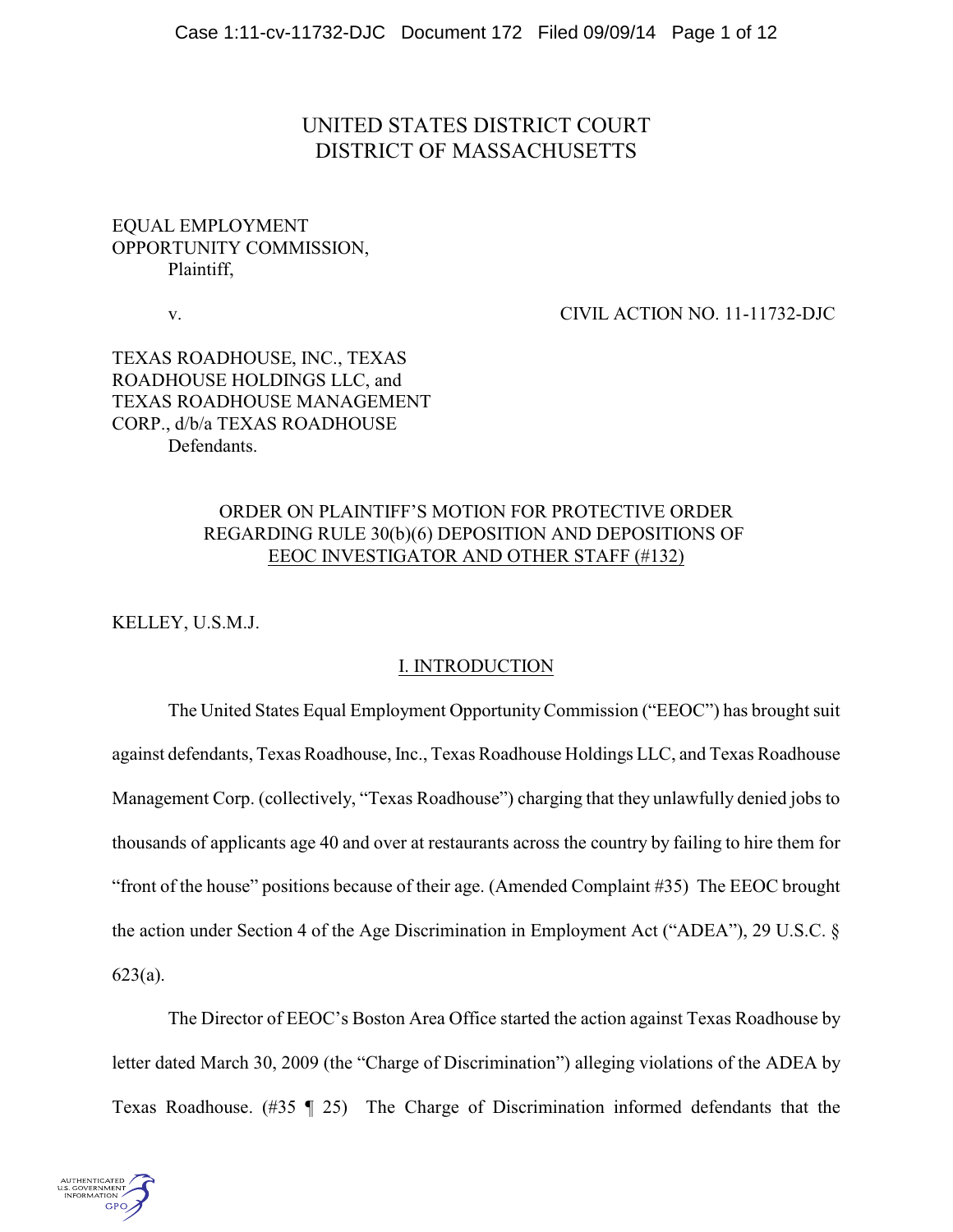#### Case 1:11-cv-11732-DJC Document 172 Filed 09/09/14 Page 2 of 12

investigation would reach back to January 1, 2007, and requested, among other things, information concerning hiring policies and employee information for Texas Roadhouse's New England and New York restaurants. Soon after, the EEOC began requesting information from Texas Roadhouse about all but one of its restaurants nation-wide. Over the next eighteen months, Texas Roadhouse and the EEOC engaged in a series of communications which culminated in the EEOC's sending Texas Roadhouse a Determination on the Charge of Discrimination ("Letter of Determination") dated October 8, 2010, in which the EEOC informed defendants that it had determined that they had engaged in "a nationwide pattern or practice of age discrimination in hiring . . . ." Conciliation efforts began on October 8, 2010 and concluded eleven months later on September 6, 2011. (EEOC's Memorandum In Support #122, pp. 3-8)

On August 21, 2014, this Court heard oral argument on several motions filed by the parties ("the hearing"), including motions filed by the EEOC for summary judgment in which the EEOC seeks to limit Texas Roadhouse from raising certain defenses, motions for protective orders, and various discovery motions. The motions are interrelated. For example, if Texas Roadhouse is precluded from raising certain defenses, as the EEOC argues it should be, then discovery pertaining to those defenses would be curtailed as irrelevant. Although this Order pertains to one motion, the Court's rulings on other motions will be referenced when they are relevant to the ruling on this motion.

On April 1, 2014, Texas Roadhouse noticed the depositions of four employees of the EEOC and then on April 2, 2014, noticed a Rule 30(b)(6) deposition to the EEOC. (Declaration of Markus L. Penzel #134, exh. 1 and 2) Texas Roadhouse listed topics that it proposed to cover in the Rule 30(b)(6) deposition. (#134, exh. 1) The EEOC filed a motion for a protective order and moved the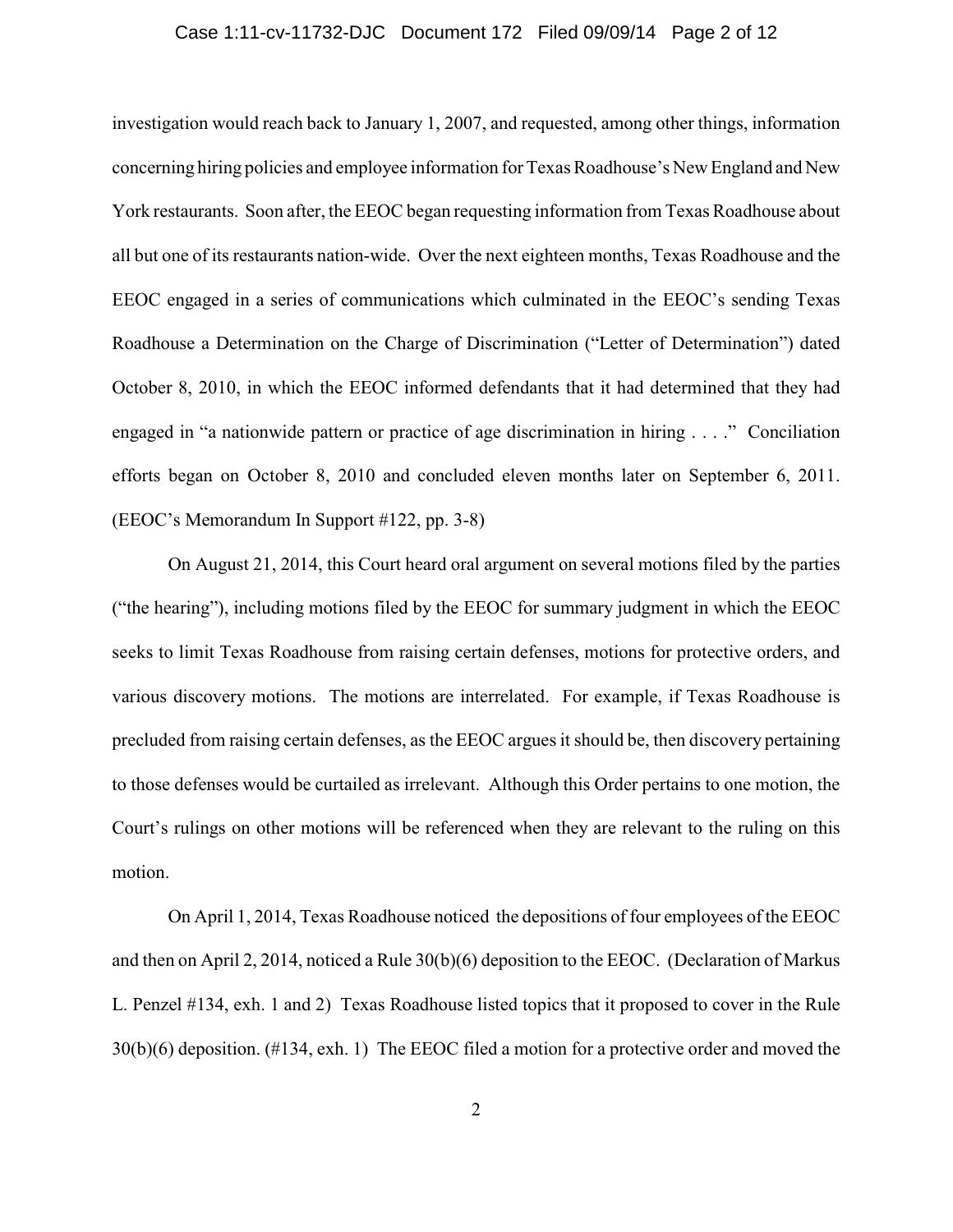Court to quash the subpoenas. (#132)

1

For the reasons set out below, the Court agrees in part with the EEOC and grants its Motion for Protective Order concerning the Rule 30(b)(6) deposition. The Court does not, however, agree with the EEOC concerning the deposition of one of the two of the employees noticed by Texas Roadhouse.<sup>1</sup> After careful consideration of the parties' pleadings and the particular facts of this case, the Court permits the deposition of Kenneth An, who was the lead investigator on this case.

### II. LEGAL STANDARD

Rule 30(6)(b), Fed. R. Civ. P., permits deposition discovery directed to an organization, including a governmental agency. The deposition notice "must describe with reasonable particularity the matters for examination." Fed. R. Civ. P. 30(b)(6). The organization must designate a person or persons who will testify on its behalf and "it may set out the matters on which each person designated will testify." *Id*. "The persons designated must testify about information known or reasonably available to the organization." *Id.* 

The scope of this discovery is limited by Rule 26, which permits a court to limit "the frequency or extent of use of the discovery methods otherwise permitted" under the Federal Rules of Civil Procedure if it concludes that "the discovery sought is unreasonably cumulative or duplicative"; "can be obtained from another source that is more convenient, less burdensome, or less expensive"; if "the party seeking discovery has had ample opportunity to obtain the information by

In addition to the deposition noticed pursuant to Rule  $30(b)(6)$ , defendants noticed the depositions of four EEOC employees. At the hearing, EEOC counsel explained that one of the four employees is an "IT worker" who was not involved in the investigation. (Transcript, #164, p. 56). The second employee, Joanne Golden, is "a former temporary employee of the agency" (#133, p. 16) and was an investigator on the case (#117, exh. 2, p. 14). The remaining two employees are Robert Sanders, the retired Director of EEOC's Boston Area Office, and Kenneth An, the current Director of EEOC's Boston Area office and the former lead investigator on this case.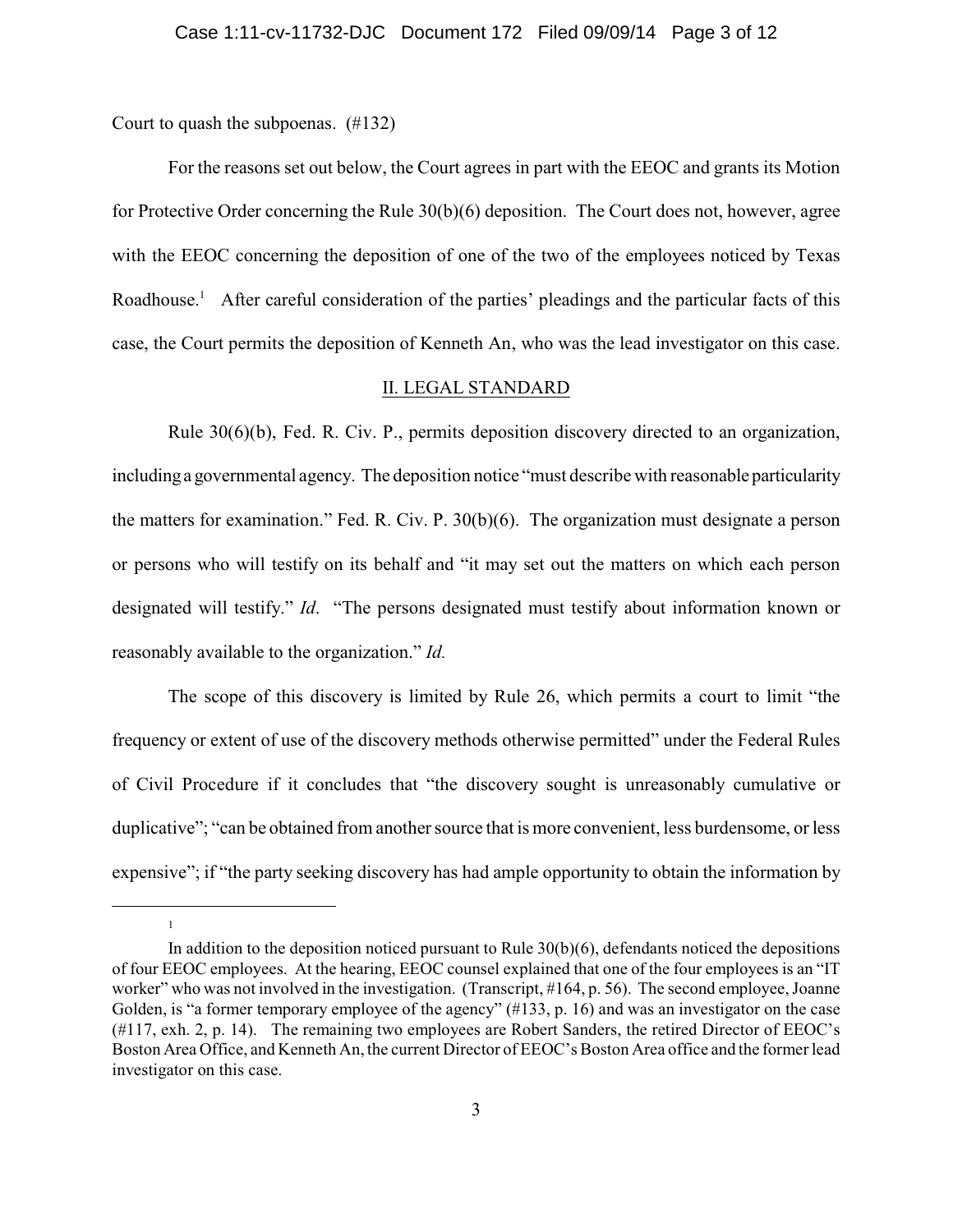#### Case 1:11-cv-11732-DJC Document 172 Filed 09/09/14 Page 4 of 12

discovery"; or if the court, in balancing "the needs of the case, the amount in controversy, the parties' resources, the importance of the issues . . ., and the importance of the discovery" to the issues, finds that the burden of producing the discovery outweighs its likely benefit. Fed. R. Civ. P. 26(b)(2)( C). A court may enter a protective order on matters relating to a deposition for good cause to protect a party "from annoyance, embarrassment, oppression, or undue burden or expense." Fed. R. Civ. P. 26(c). Finally, a court "must protect against disclosure of the mental impressions, conclusions, opinions, or legal theories of a party's attorney or other representative of a party concerning the litigation." Fed. R. Civ. P. 26(b)(3).

The EEOC is not exempt from Rule  $30(b)(6)$  depositions, nor are EEOC employees immune from being deposed. "The EEOC, like other litigants, is subject to a Rule 30(b)(6) deposition. The propriety of the information sought, however, depends on the specific topics identified in each individual case." *U.S. EEOC v. Source One Staffing, Inc.*, 2013 WL 25033, at \*4 (N.D. Ill. Jan. 2, 2013); *EEOC v. McCormick & Schmick's Seafood Restaurants, Inc.*, 2010 WL 2572809 (D. Md. June 22, 2010) (protective order appropriate for Rule 30(b)(6) deposition if topics are objectionable under Rule 26).

#### III. FACTS

Texas Roadhouse seeks to depose the EEOC's 30(b)(6) witness on the twelve topics set out below. $^2$  The plaintiff complains that the topics seek information that has already been provided in discovery; is irrelevant; intrudes on the attorney-client privilege, governmental deliberative process privilege and work product privilege; and can be provided through less burdensome means.

2

Texas Roadhouse withdrew topics 12 and 13. (#134, exh. 6)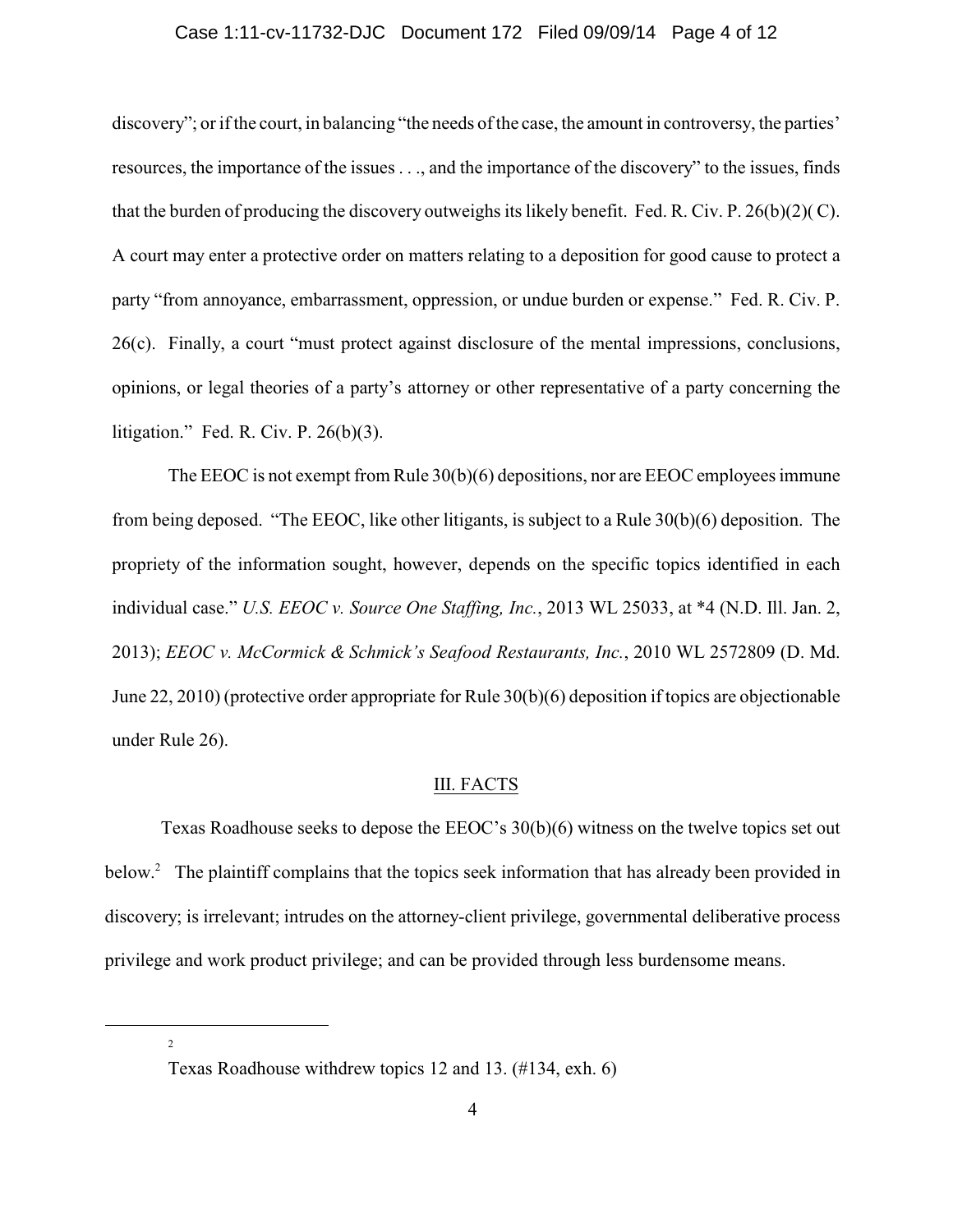Defendants assert that EEOC representatives are commonly deposed; that defendants are entitled to seek "factual support regarding the scope and timeliness of the EEOC's investigation and subsequent lawsuit"; that they are entitled to examine the EEOC's delay in bringing the lawsuit; that they are entitled to seek discovery concerning the EEOC's conciliation efforts; and that they are entitled to discover information regarding the EEOC's "media campaign" concerning the present case. (Defendants' Opposition to Plaintiff's Motion for a Protective Order # 148)

The topics listed below are very similar to ones considered by the court in *EEOC v. McCormick & Schmick's Seafood Restaurants, Inc., supra, where the court found that a Rule 30(b)(6)* deposition was unwarranted because the topics noticed would effectively result in the deposition of opposing counsel, other means of obtaining the discovery were available, and such a deposition would likely invade attorney opinion work product and be an undue burden on the parties and the court. The Court there cited to another case, *S.E.C. v. SBM Inv. Certificates, Inc,* 2007 WL 609888 (D. Md. Feb. 23, 2007), where a Rule  $30(b)(6)$  deposition was quashed for the same reasons:

> [The SMB court's] persuasive reasoning applies equally here where the subjects outlined in the  $30(b)(6)$  deposition notice on their face seek attorneywork product and would require the deposition of EEOC counsel or a proxy prepared by counsel. The need to prepare a proxy would result in an undue burden to EEOC, particularly where the underlying factual information allegedly sought is obtainable through other discovery means. Moreover, the attendant objections to individual questions during the deposition on attorney-client privilege and work product grounds would likely involve recourse to this Court and a significant burden on this Court's time that would be lessened by other means of discovery.

*McCormick*, 2010 WL 2572809, at \*5.

The Court in *McCormick* cited to numerous other cases in which federal courts have "concluded that 30(b)(6) deposition notices directed to a law enforcement agency involving the type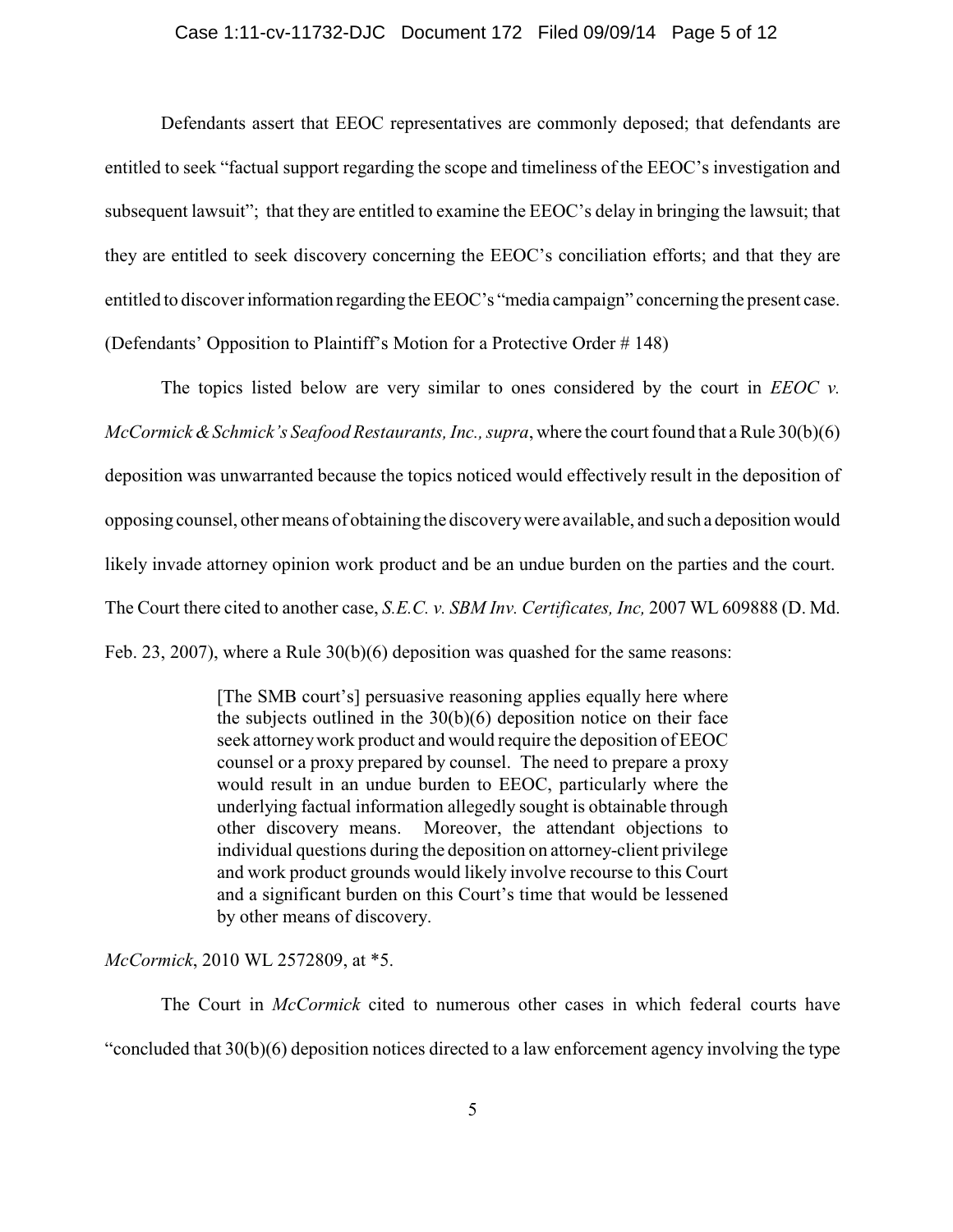of information Defendants seek in this case were, in effect, notices to depose opposing counsel, and would not be permitted." *Id.* at \*4.

### IV. SPECIFIC RULINGS

The Court finds as follows with respect to particular topics<sup>3</sup>:

Topic 1: Factual information and Documents that support or rebut Plaintiff's allegation that Defendants engaged in a pattern or practice of intentional age discrimination in hiring.

This request seeks to depose a Rule 30(b)(6) witness concerning materials that the EEOC asserts have already been provided in discovery. While the request is framed as one for "factual information" and "documents," the witness, in explaining why certain documents "support" or "rebut" the allegations, would necessarily be asked to interpret the facts and discuss how the EEOC decided to proceed in preparing the case. This topic is not appropriate for a Rule 30(b)(6) deposition, nor is it appropriate for the investigator's deposition. *See EEOC v. Am. Int'l Group, Inc*., 1994 WL 376052, at \*2-3 (S.D.N.Y. Jul 18, 1994) (Rule 30(b)(6) witness does not have to answer questions relating to

allegations in the complaint and possible defenses the defendant may have).

Topic 2: Factual information and Documents that describe, support or rebut the damages computation reflected in Plaintiff's Rule 26(a)(1) Disclosures.

Topic 3: Procedures, methodology, and criteria used to calculate equitable relief and remedies sought by Plaintiff in this Lawsuit, including liquidated damages, instatement or front pay in lieu of instatement.

A Rule 30(b)(6) deposition on these topics is unnecessary. The information requested can be

adequately provided by written discovery, interrogatories, and a deposition of the EEOC's expert on

3

As required by the Rule, the topics were delineated with respect to the Rule 30(b)(6) deposition. For clarity and convenience, the Court will employ the topics in defining the proper scope of the EEOC investigator's deposition.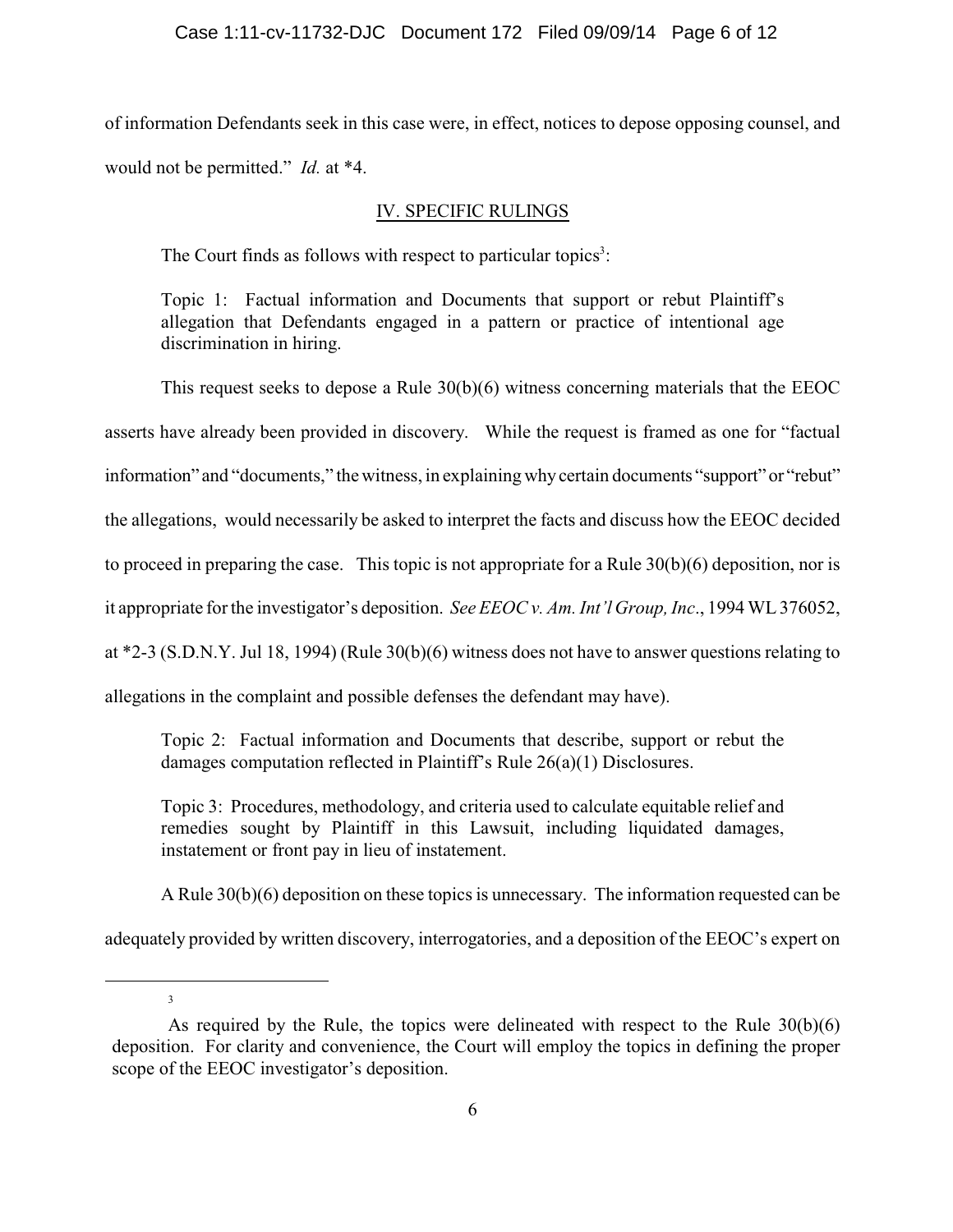damages.

Topic 4: Factual information and Documents related to any communication between the Plaintiff and any Claimant, where such communication occurred prior to the establishment of an attorney-client relationship between that person and the Plaintiff.

Documents relating to the information sought in this topic should have already been provided to defendants in discovery. The Court notes that Texas Roadhouse did not claim in its Response to the EEOC's Motion for Protective Order (#148) that specific materials it has received in discovery require clarification or interpretation. *Compare, EEOC v. California Psychiatric Transitions*, 258 F.R.D. 391 (E.D. Cal. 2009) (EEOC investigator may be deposed where materials in discovery contain factual discrepancies, illegible entries, and other problems requiring explanation); *Little v. Auburn Univ.*, 2010 WL 582083 (M.D. Ala. Feb. 17, 2010)(EEOC investigator should be deposed to clarify ambiguities related to factual aspects of the material); *EEOC v. LifeCare Management Services*, *LLC,* 2009 WL 772834 (W.D. Pa. Mar. 17, 2009) (same). At the hearing, however, counsel for Texas Roadhouse complained that certain written materials produced by the EEOC were incomplete. For example, defendants could not discern who authored certain documents, or why certain portions of questionnaires provided by the EEOC were left blank. In response, the Court enlarged the number of interrogatories which had been allowed to the parties in the Amended Case Management Plan (#69, exh. 1, p. 4) to allow defendants to propound a reasonable number of questions addressing specific omissions or items in the discovery already provided which require clarification.

The Court now finds that in addition to propounding interrogatories, defendants also may depose the lead investigator on the case. The EEOC stated in its Motion for Protective Order that it has provided all non-privileged documents to defendants, and repeated this assertion at the hearing.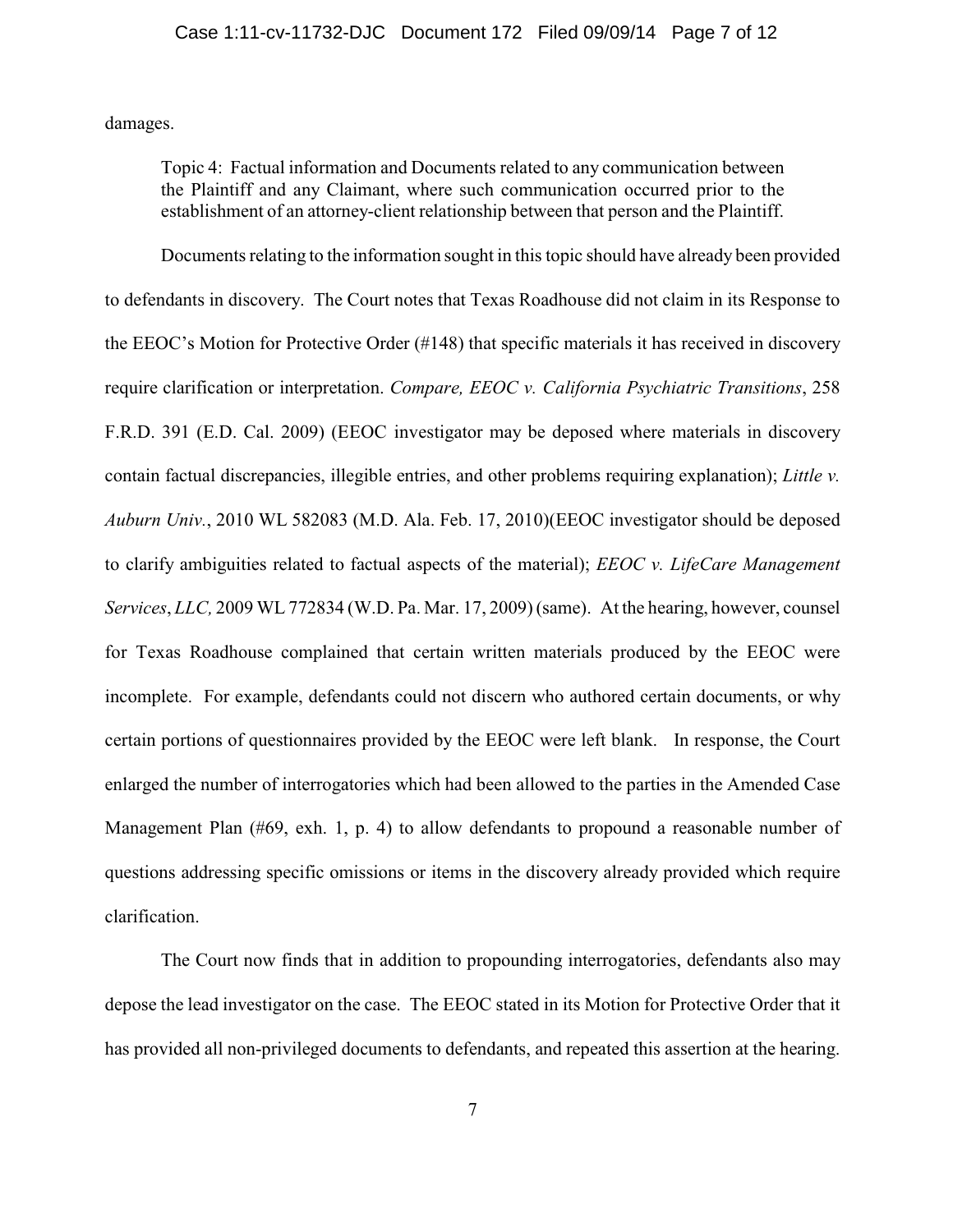#### Case 1:11-cv-11732-DJC Document 172 Filed 09/09/14 Page 8 of 12

(#133, p. 6) Defendants are entitled to test this assertion by asking questions about whether the file is complete, how the documents provided were generated, and other questions designed to make sure they have all the documents to which they are entitled and that documents contained in the file are intelligible. For example, to the extent that the interrogatories posed do not clear up such issues, the lead investigator may be questioned with regard to documents that have already been turned over, concerning any omissions, items that need clarification, illegible entries, etc. *See EEOC v. Luihn Food Sys., Inc.*, 2011 WL 649794, at \*4 (E.D.N.C. Feb. 11, 2011) (defendant can depose witness concerning accuracy and completeness of information provided in investigative file)*; EEOC v. Alberton's LLC*, 2007 WL 1299194, at \*1 (D. Colo. May 1, 2007) (defendants need not be "content with the EEOC's investigation file," as answers to questions properly posed "may or may not be in the investigation file, or the information in the investigation file may not be complete.").<sup>4</sup>

Topic 5: Factual information and Documents related to any communication between the Plaintiff and any applicant or potential applicant for a position at any Texas Roadhouse restaurant who is not a Claimant.

Although the wording of this topic does not make it clear, this information is not discoverable unless the communication was made pre-litigation, as defendants concede in their Opposition. ("Defendants' Topics only seek *factual* information regarding non-Claimants and communications between the EEOC and Claimants that occurred prior to the establishment of an attorney-client relationship . . . ." (#148, p. 13) (emphasis in original)). Plaintiff states that it has provided all prelitigation materials pertaining to this request. As stated above, defendants may ask the investigator

4

The scope of the inquiry is narrow. Robert An, the former lead investigator on the case, is in the best position to address the permitted questions. The Court sees no reason why the former Director of the EEOC's Boston Area Office, Robert Sanders, or the former IT worker, need be deposed. Questions pertaining to particular issues concerning Ms. Golden, who was an investigator on the case, can be handled through interrogatories or through questions posed to Mr. An, who was the lead investigator.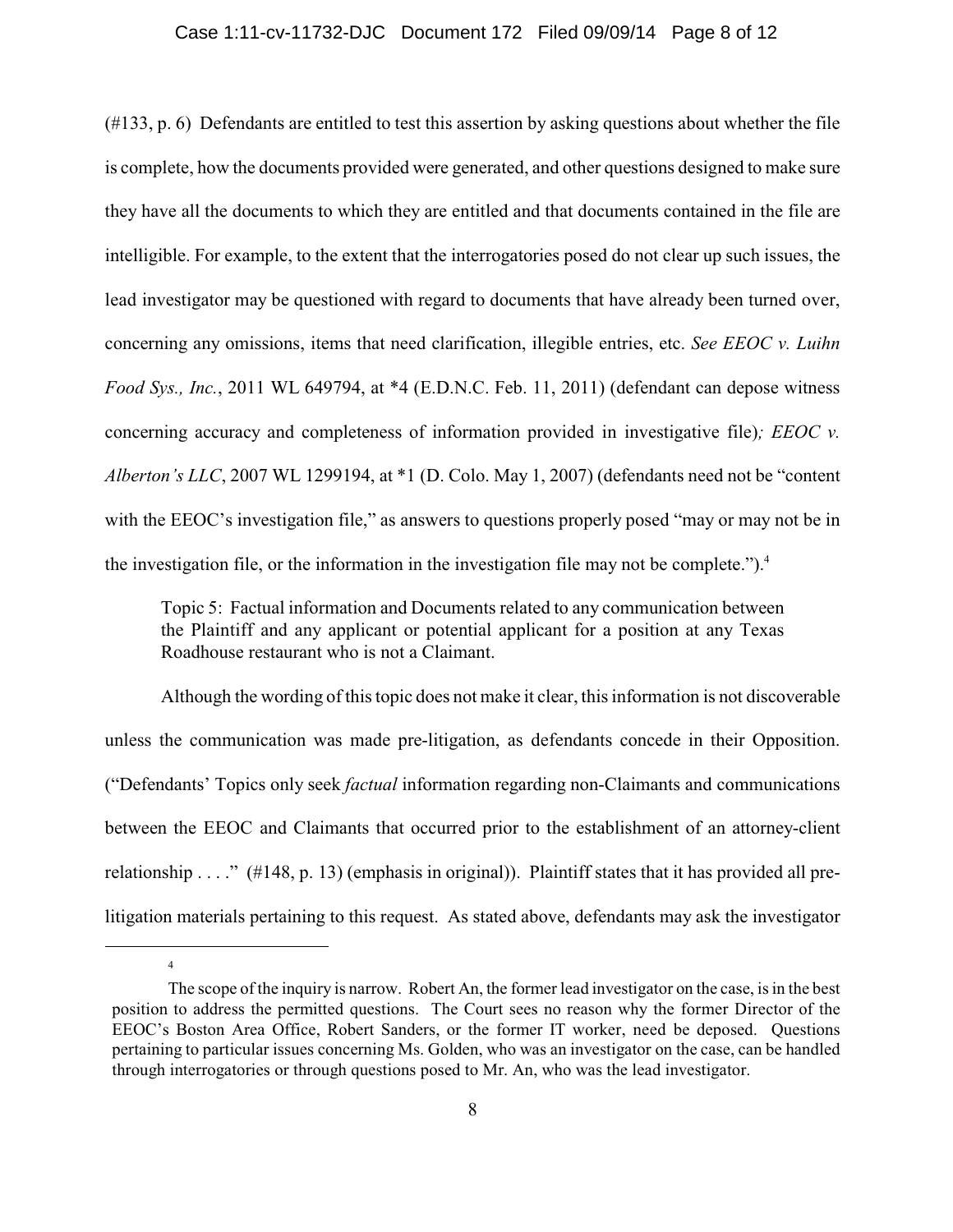#### Case 1:11-cv-11732-DJC Document 172 Filed 09/09/14 Page 9 of 12

questions pertaining to whether the file is complete, and may ask questions regarding the circumstances of pre-litigation communications with claimants and non-claimants.

Topic 6: Factual information and Documents related to any communication between Plaintiff and any current or former manager or his/her agent, employee or his/her agent, or agent of Defendants.

The EEOC concedes that "[c]ommunications between claimants or witnesses and EEOC investigators and staff, during the investigative process, are not, of course, attorney work product." (EEOC's Reply in Support of Motion for Protective Order #157, p. 5 n.8) Materials concerning prelitigation communications should have been provided in discovery, and defendants may ask the investigator about any of these communications. Post-litigation communications are protected under the attorneywork product privilege and are not discoverable. *See Gerber v. Down East Comty. Hosp.*, 266 F.R.D. 29, 31 (D. Me. 2010).

Topic 7: The statistical analysis, including procedures, methodology, and criteria, used by Plaintiff to support its pattern or practice claim in this Lawsuit.

While defendants are entitled to discoveryon this topic, a request for a deposition on this topic is premature, and in fact defendants have offered to postpone any Rule 30(b)(6) deposition on this topic until after Stage I expert discovery. (#133, p. 5 n.4) A Rule 30(b)(6) deposition is unnecessary on this topic as defendants can depose plaintiff's expert concerning statistical analysis procedures and methodology.

Topic 8: Factual information and Documents relating to Plaintiff's investigation of the Charge, its October 8, 2010 Determination, and any attempts to conciliate the Charge.

Plaintiffs have assured the court, both at the hearing and in a separate filing (Plaintiff's Opposition to Defendant's Motion to Compel #125 at 4) that the defendants are already in possession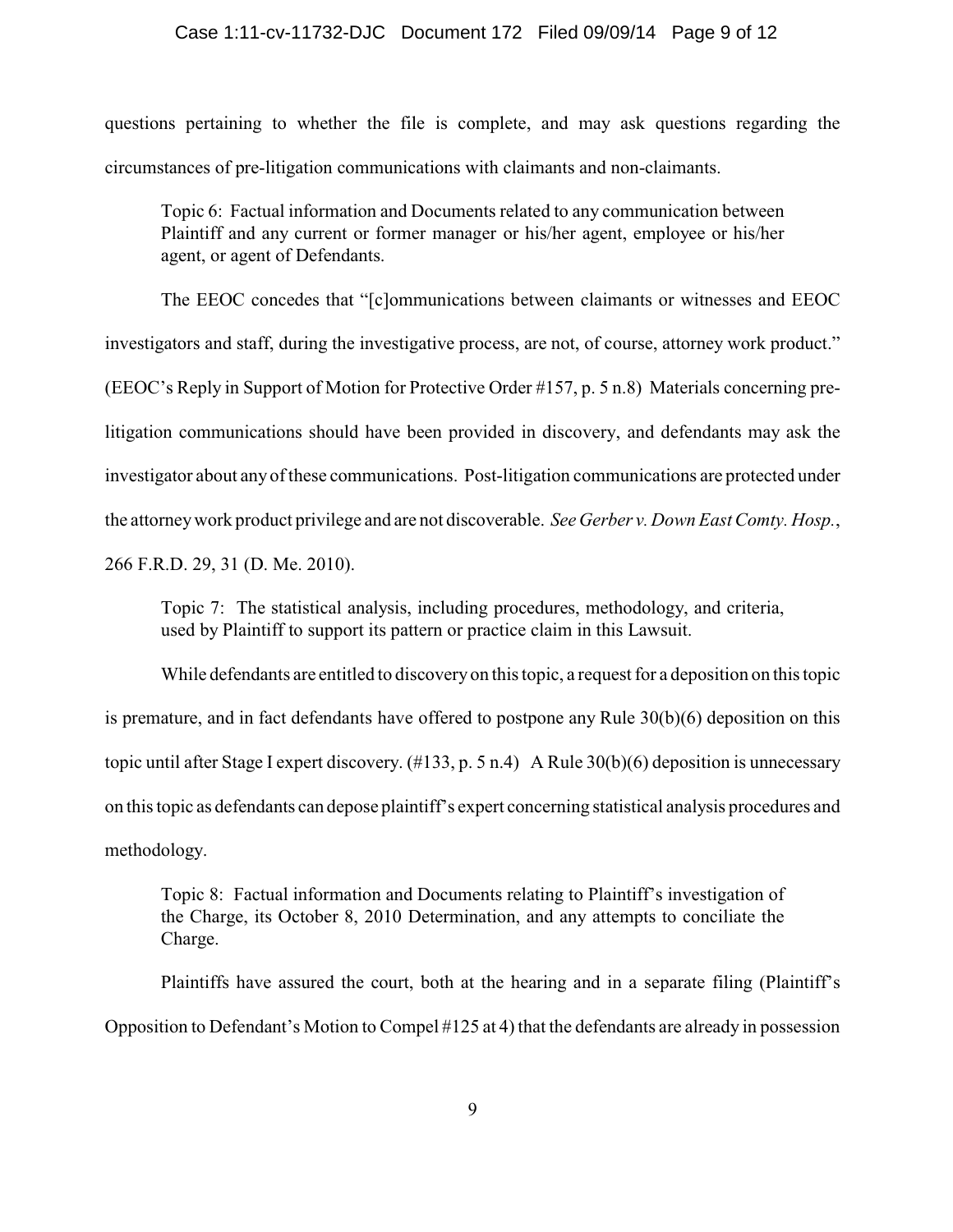#### Case 1:11-cv-11732-DJC Document 172 Filed 09/09/14 Page 10 of 12

of all non-privileged portions of the administrative file, including notes of all witness interviews as well as documentary evidence collected during its investigation. The special interrogatories and the deposition of Kenneth An, as discussed in Topic 4, *supra*, will allow the defendants to test this assertion, as well as to clarify any omissions or unintelligible entries in the case file. No additional discoverywill be permitted outside of the interrogatories and deposition. The investigation is deemed to have started on March 30, 2009, the day that the EEOC notified the defendants that they were under investigation. As to the topic of conciliation, the Court assumes that defendants, since they were participants in any attempt to conciliate the charge, have all the factual documents and information to which they are entitled. Defendants have not pointed to any particular documents or categories of information they are missing. (Defendants' Opposition to Plaintiff's Motion #148, pp. 7-8); *see EEOC v. Evans Fruit Co., Inc*., 2012 WL 442025*,* at \*3 (where defendant asked for materials relating to conciliation efforts, court "noted that Defendant, as the focus of the investigation and a participant in the conciliation process, must be largely aware of what the EEOC did and did not do in these respects.").

Topic 9: Factual information and Documents that support or rebut any statement in Plaintiff's October 3, 2011 Press Release entitled "Texas Roadhouse Refused to Hire Older Workers Nationwide, EEOC Alleges in Lawsuit" ("Press Release") and "General Counsel Statement on The Texas Roadhouse Lawsuit," ("Statement").

For the reasons stated on the record at the August 21, 2014 hearing, this information is not discoverable at this time. If pre-trial publicity by the plaintiff has, in fact, tainted the jury pool, that is a matter for the trial judge to deal with at the time of trial. If defendants can point to some specific way in which the EEOC's statistical claims might be countered by evidence that the "media campaign" has discouraged older workers from applying for jobs, the Court will revisit the issue.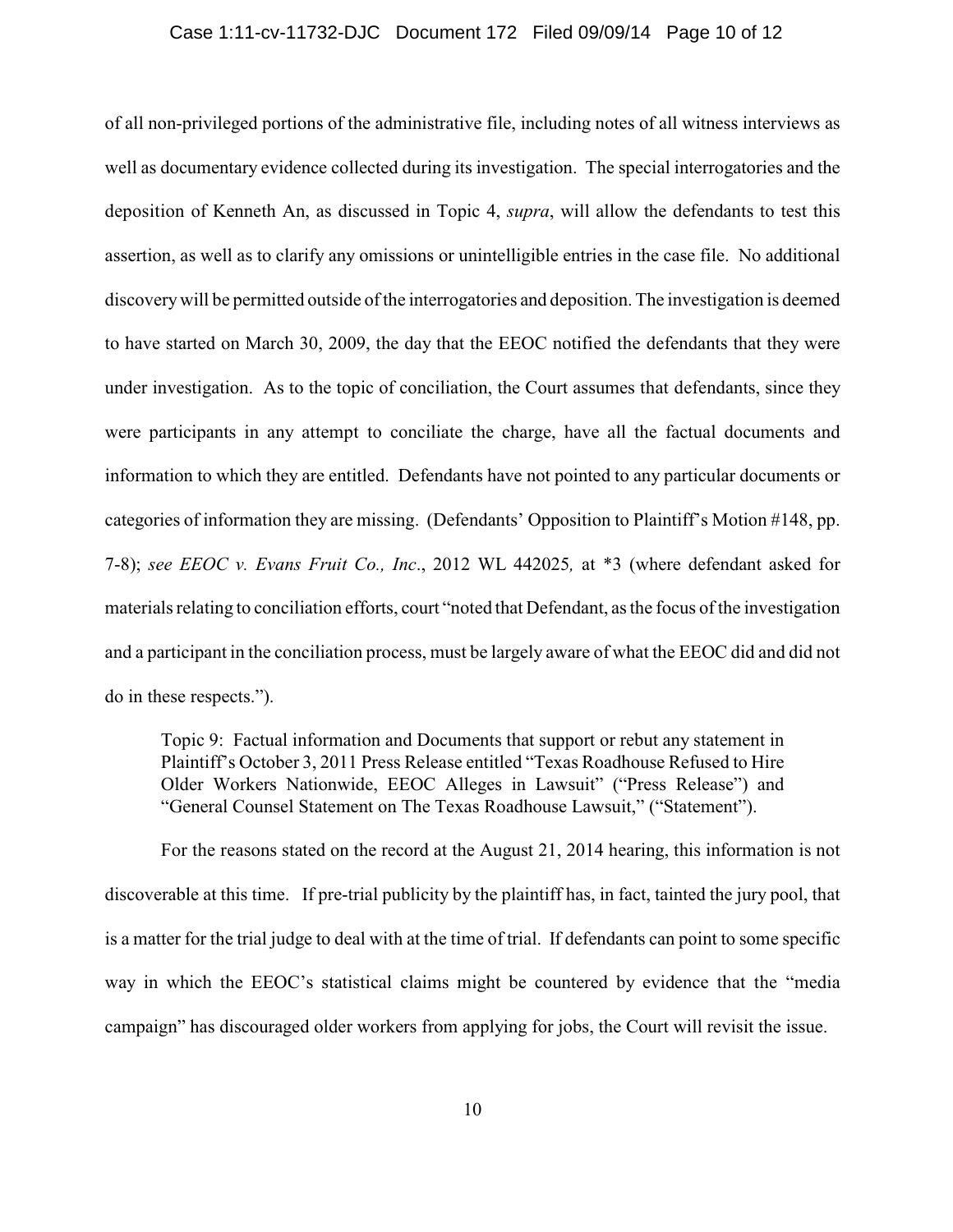Topic 10: Factual information and Documents concerning all individuals who contacted Plaintiff by telephone at (855) 556-1129 or by e-mail at texasroadhouse.lawsuit@eeoc.gov in accordance with the directions in the Press Release.

The Court assumes that the press release referenced is the one in the Defendants'

Memorandum of Law in Support of Motion to Compel #118, p. 13, which was issued on the day that

the EEOC filed this lawsuit. As this information does not pre-date the litigation, it is covered by the

attorney work product privilege.

Topic 11: Factual information and documents concerning Plaintiff's internal directives regarding the handling or investigation of systemic discrimination charges and the conciliation process.

The defendants are not entitled to discovery on this topic as it requests information protected

by the governmental deliberative process. *See EEOC v. JBS USA*, 2012 WL 169981, at \*5-6 (D. Neb.

Jan. 12, 2012).

Topic 14: Factual information and Documents relating to any statements Plaintiff has made publicly or to third parties referring to the Charge, the Lawsuit, or Texas Roadhouse.

For the reasons stated above with regard to topic 9, this request is denied.

### V. CONCLUSION AND ORDER

For the reasons stated above, EEOC's Motion for Protective Order Regarding Rule 30(b)(6)

Deposition and Depositions of EEOC Investigator and Staff (#132) is ALLOWED in part and DENIED in part. The Rule 30(b)(6) deposition notice is quashed. The motion to quash the subpoenas of the four employees is ALLOWED with respect to three of them, but DENIED with respect to Kenneth An. Mr. An may be deposed on the topics in accordance with the Court's rulings in this Order.